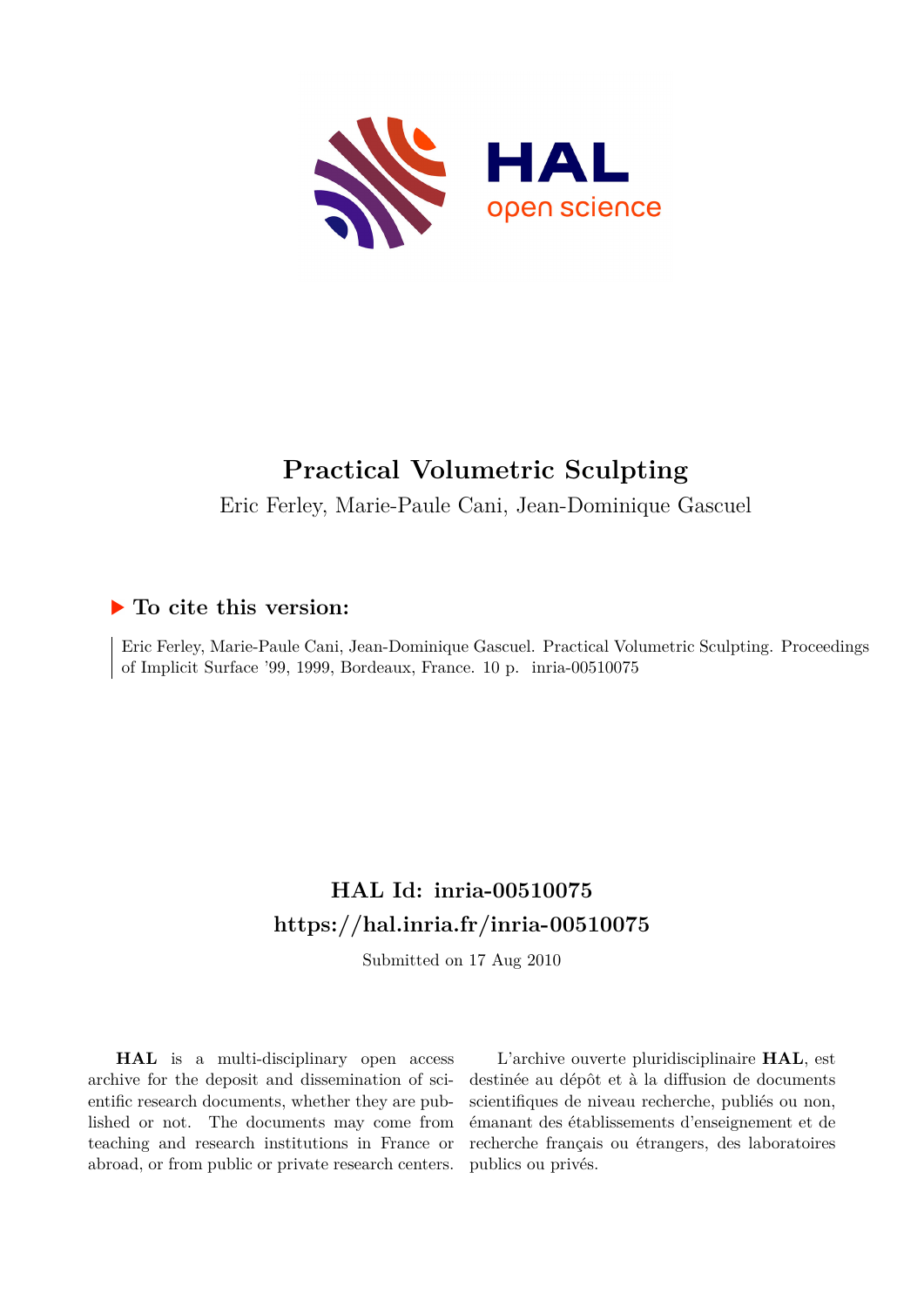# **Practical Volumetric Sculpting**

Eric Ferley, Marie-Paule Cani and Jean-Dominique Gascuel

iMAGIS† -GRAVIR/IMAG-INRIA

## **Abstract**

We present here a *sculpture metaphor* for rapid shape-prototyping. The sculpted shape is the iso-surface of a scalar field spatially sampled. The user can deposit material wherever he desires in space and then iteratively refine it using a freeform tool. The tool shape can be designed inside the application. The tool can add, remove, paint or smooth material, or it can be used as a stamp to make prints on an existing shape. The user can move the scene and/or the tool with a Spacemouse (6*D* input device), or a 2*D* mouse using virtual trackball. We also focussed on the rendering quality, exploiting lighting variations, and environment textures that simulate high quality highlights on the surface. Both greatly enhance the shape estimation, which is in our opinion a crucial step during the design process. We also explored some stereo configurations to improve the user's perception of the spatial relationships between the elements of the scene.

Our current implementation based on GLUT allows the application to run both on UNIX-based systems, such as IRIX and Linux, and on Windows systems. We obtain interactive response times, strongly related to the size of the tool. The performances issues and limitations are discussed.

**Categories and subject descriptors:** I.3.5 [Computer Graphics]: Object Modeling – Solid and object representations, Modeling packages; I.3.6 [Computer Graphics]: Methodology and Techniques – Interaction techniques; I.3.7 [Computer Graphics]: Three-Dimensional Graphics and Realism – Virtual reality

**Additional Key Words and Phrases:** Interactive sculpture, Local deformations, Discrete implicit surfaces, Volumetric representation, Balanced binary trees

#### **1 Introduction**

The general context of our work is 3*D* freeform design. We deliberately chose a *sculpture metaphor* based on iso-surfaces over a sampled scalar-field.

We propose here a simplified classification based on some major/most recent contributions that came to our knowledge. This

Contact: {Eric.Ferley, Marie-Paule.Cani, Jean-Dominique.Gascuel}@imag.fr or http://www-imagis.imag.fr

classification helps us to present the choices we made, and places our approach in the context of freeform modeling.



Figure 1: Proposed simplified classification of approaches to rapid prototyping of 3*D*-shapes

The first distinction we make concerns the input device used. One possible approach to designing 3*D* shapes is to use 2*D* input devices, such as a classical mouse or a pen to draw strokes on a screen, and then deduce plausible 3*D* shapes fitting these silhouettes strokes. Some interesting approaches have been conducted such as the SKETCH system[20] that enabled rapid shape construction using simple primitives (boxes, spheres, cones) that are combined with CSG-like operations and positioned with gestures. This was recently extended with the Teddy system[10] which uses freeform strokes to deduce 3*D* polygonal model and then simple gestures to extrude, smooth, cut or deform (bend) it. These approaches are very appealing both because of their close relation to the pen and paper interaction, which is natural when roughly sketching ideas in early stages of design, and because of their simplicity in software interface (no sliders, buttons, confusing options) and in hardware interface (simply a pen).

Nevertheless, we preferred 3*D* input devices (also called *direct* or 6*D* input devices), as we believe it allows a more precise control over the 3*D* shape. When considering more complicated devices, such as the Phantom force-feedback articulated arm, the device also allows to *feel* the surface being modeled, which greatly enhances the surface perception, and consequently its valuation.

The second distinction deals with the underlying model description, which also strongly conditions the range of possibly achievable objects. We only consider here approaches based on direct surface interaction. Free Form Deformation[9] is a powerful method to deform any kind of object. Mixed with a force feedback device[6], it leads to a convincing *clay modeling metaphor*. However, the serious limitation of this space deformation technique is that the user can not modify the topology of the deformed object. In the polygonal sculpture system proposed in [3], the user may alter the topology, but he has to specify the new connectivity at a triangle level. Moreover, when the user deforms the shape, detecting and handling its self-collisions become very intricate. Another inter-

<sup>†</sup> iMAGIS is a joint research project of CNRS, INRIA, Institut National Polytechnique de Grenoble and Université Joseph Fourier.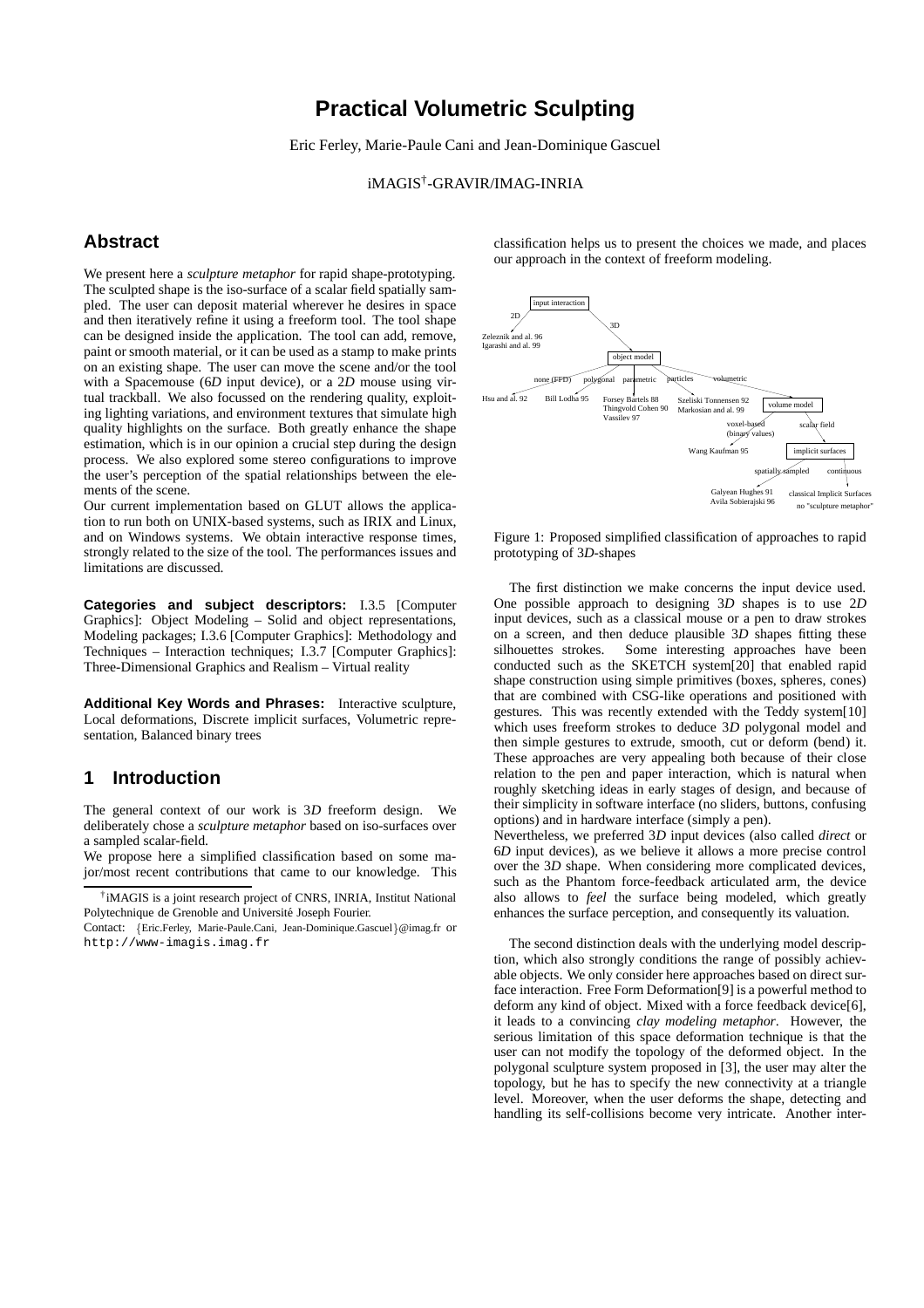esting approach was initiated with Hierarchical B-Splines[7], that allowed to add details via *overlays* locally refining the shape. Intuitive spline manipulation was extended with physical simulation processes such as [16, 17]. But here again, topology changes, especially when auto-intersections occur, are very difficult to handle (and are not handled, to our knowledge). Volumetric models enable one to easily represent 3D shapes of any topology. However, building a sculpting metaphor from classical implicit surfaces seems difficult. Indeed, these surfaces are usually defined as the blending of elementary potential fields generated by individual primitives. The number of these primitives greatly affects the field evaluation cost. Since iterative shape refinement is a key aspect of sculpting, a classical implicit representation would lead to a complexity explosion due to the increasing number of primitives.

In this context a representation of the field function as values stored in a grid seems much more appropriate. Then, whatever the number of editing operations, tri-linear interpolation always evaluates the field value in constant time.

We adopted here this representation, which was already studied in [8, 2].

This paper extends the tools shapes to freeform models that can be designed inside the application. It also proposes a new tool action which allows to use the tool as a stamp printing its shape on the virtual clay.

We also pay attention to the rendering quality, which greatly enhances the perception of the 3D shape, which is a crucial task in the design process.

We firstly describe our application from a user point of view. Then we describe our current implementation through a couple of *how does it work* sections: the first one dedicated to the potential field storage and update, and the second one dedicated to the tools shapes and actions. Finally, we detail our visual feedback, estimate our system performances on sample cases, and discuss future works.

## **2 Main features of the system**



Figure 2: Sample snapshot of our sculpting application. The object being modeled is environment mapped. The tool is displayed in wireframe mode. The two yellow spheres represent the lights and a box representing the workspace is displayed.

Figure 2 shows a typical screen snapshot of our application. We display a box to delimit the workspace. This may also serve as a landmark for the user. This box can be modified to surround the sculpture, or hidden.

During a standard sculpting session the user selects which of the scene, tool or light he wants to move, and the device, either the mouse or the Spacemouse in our current implementation, he wants to use. It's possible for instance to use the mouse to rotate the scene, while controlling the tool's location with the Spacemouse, or the opposite.

The default tool is an ellipsoid which can be resized. It may be hidden, or displayed in transparent or wireframe mode. Its default action is *toothpaste*, which progressively deposits material in space. The user can edit its color, and the speed of the material deposit.

Other possible tool actions are *eraser*, or its progressive counterpart *soft eraser* that remove material in space. Identically, a *painter* and *soft painter* apply the tool color to the existing material. It's also possible to smooth an existing surface. Our particular implementation of these *classical* actions will be discussed in section 4.2. The





tool can also be used as a stamp to locally deform a shape. As the user can also design his own tool shapes inside the application, he's able with this tool action to make a print on an existing shape simply by pushing the tool on the surface (see Figure 3) or by shifting the tool onto the surface (see Figure 4). Our implementation of this *printing* action will be discussed in section 4.3.

A crucial feature during the design process is surface appreciation,



Figure 4: Print made by shifting an ellipsoidal tool

to verify at each modeling step that the resulting shape fits our inten-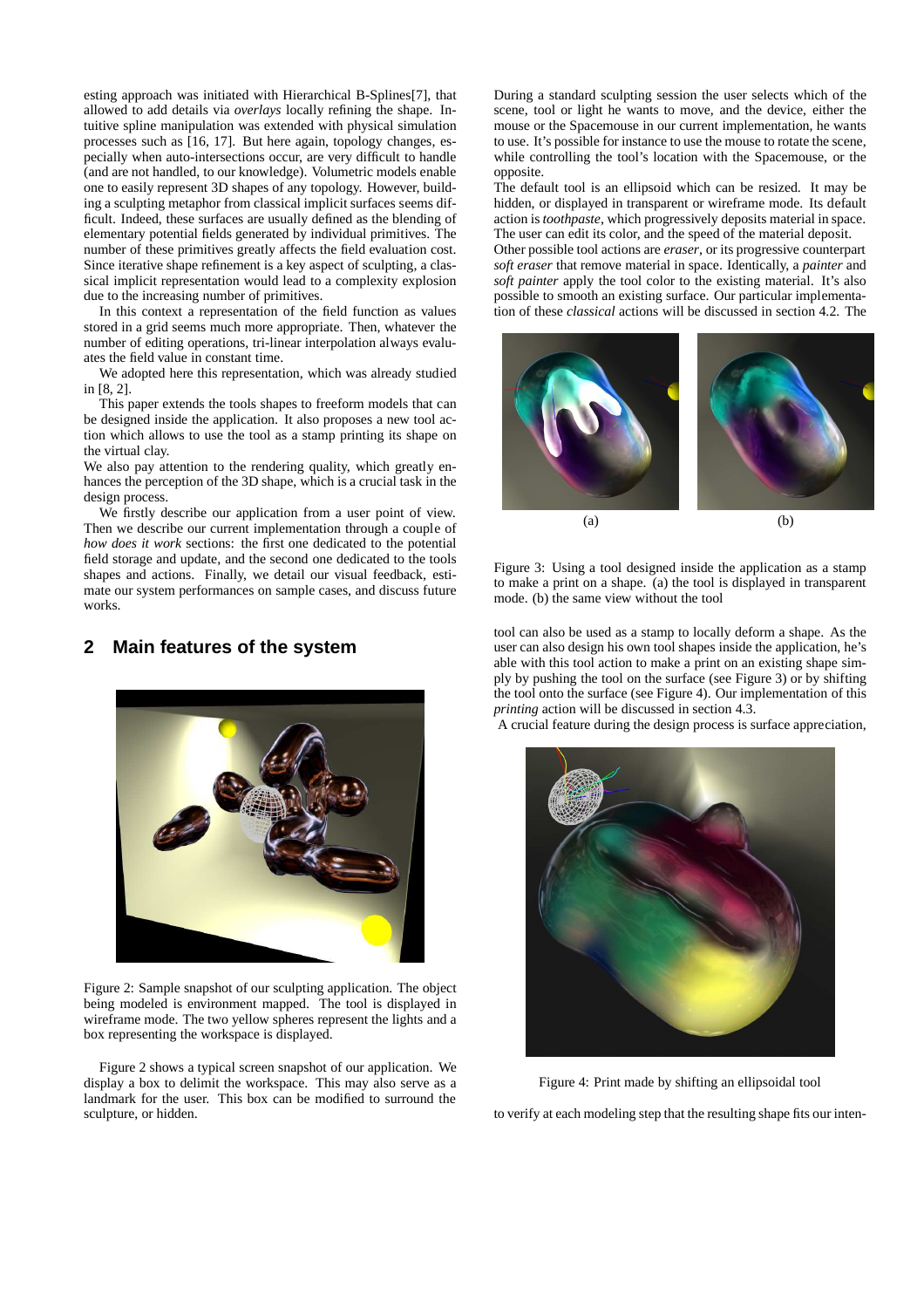tion. One possibility to perceive the surface shape is to use different lighting conditions. Here, the user can shift the lights to emphasize some shape features. He can make these light sources either move with the scene, i.e. remain fixed relatively to the sculpture, or move with the viewpoint. The user can also edit the lights color and the sculpture's specular properties. Though this *direct shading* may suffer from artifacts due to the surface triangulation (a well-known drawback of the marching-cubes process used to extract the isosurface), it enhances the perception of the sculpted shape. Another feature that helps the user to understand the surface's shape is environment mapping. The user can cycle through different modes: no environment texture, opaque texture, semi-transparent texture, and angle dependent transparent texture. An opaque texture completely masks the object colors, and gives it a metallic aspect. The transparent texture imitates a paint layer and gives the object a plastic effect. Both will be discussed in section 5.

The user can also exploit stereo rendering to further enhance his perception of the scene. Our current implementation enables him to use either a head-mounted display (iGlasses from Virtual-IO) or shutter glasses (Crystal Eyes from Stereographics). Our stereo settings will also be detailed in section 5. Though they are very simple at the moment, it greatly improves the scene comprehension.

Finally, it's possible during the sculpting process to save a screen snapshot, or export the triangulated surface as an Inventor object, or save the scene in an internal format which writes the whole field in a file.

## **3 Discrete potential field storage**

We considered the physical size of the sampling grid directly implemented as an array[8, 18, 2] as a limitation: not only because it encloses the model and limits its extension, but also because it wastes memory storing irrelevant sample points where no potential field is defined. We decided to use here a dynamical structure to only store these *relevant* sampling points.

Hash-tables would have been very difficult to use because we have no *a-priori* knowledge of the spatial distribution of the points to store. So it would have been very difficult to design an efficient hash-key: getting closer to the worst case point retrieval would tend to a list-search, and would become very inefficient.

We decided to use balanced binary search trees which are less efficient than hash-table in best case, but have better operation time in worst case configuration.

We firstly describe our data structures, giving the aim of each structure. In section 3.2 we explain how we use these structure, i.e. how we update them and how they interact together.

#### **3.1 Data structures: static description**

We call these regularly spaced points that sample the potential field Corners. Each of them stores a potential field value, a color and some cached data, such as the field gradient, and the point location (to avoid its recomputation from the virtual grid indices and sampling steps). We call the balanced binary search tree we build from them CornersTree. Corners possess a key, so that they can be compared to build the tree. The key we use is simply made up of the indices  $(i, j, k)$  of the Corner in the virtual grid implicitly defined by the regular space sampling. Two keys  $(i_1, j_1, k_1)$  and  $(i_2, j_2, k_2)$  are compared in lexicographical order, which means that we first compare  $i_1$  and  $i_2$ . If they are equal, we then compare  $j_1$  and  $j_2$ , and finally if  $j_1$  equals  $j_2$ , we compare  $k_1$ and  $k_2$ .

Each Corner having a value between an arbitrary minVal and maxVal (arbitrarily set to 0 and 3 in our case) is stored in the CornersTree. A corner whose value becomes less than minVal is removed from the tree and deleted. Values above maxVal are clamped to maxVal. When requesting the value of a Corner not present in the tree, the returned value is minVal.



Figure 5: Visualization of some data structures elements: (a) shows all the cubes having at least one corner defined. (b) shows all the cubes that cross the iso-surface. (c) shows the extracted iso-surface. (d) uses environment texture to improve the shape perception

This regular space sampling divides the space in cubical elements we name Cubes. In a similar manner, each Cube having at least one Corner defined is stored in a CubesTree. The key associated with each Cube is a triplet  $(i, j, k)$  that corresponds to the smallest Corner-key of the eight Corners defining it. A Cube is made up of:

- eight pointers to its Corners, one of which is non-null, at least.
- an index deduced from the value of its eight Corners relative to the iso-value, which encodes the Cube/iso-surface intersection configuration. This is a classical decomposition step from the Marching-Cubes algorithm[4, 11, 5].
- twelve pointers to edges.

The Cubes that intersect the iso-surface (depending on their index value) are also inserted into another tree which we call crossList. Figure 5.a shows all the Cubes contained in CubesTree; Figure 5.b shows the cubes crossing the surface (stored in crossList); Figures 5.c and 5.d shows the corresponding isosurface with different rendering modes.

An Edge is created only to compute and store an intersection with the iso-surface. Edges are stored in another balanced binary tree, ordered with a key which is the concatenation of the two Corners keys forming the edge (with the smallest Corner key first to ensure uniqueness of Edge keys). The Edge keys comparison is again achieved in a lexicographical order.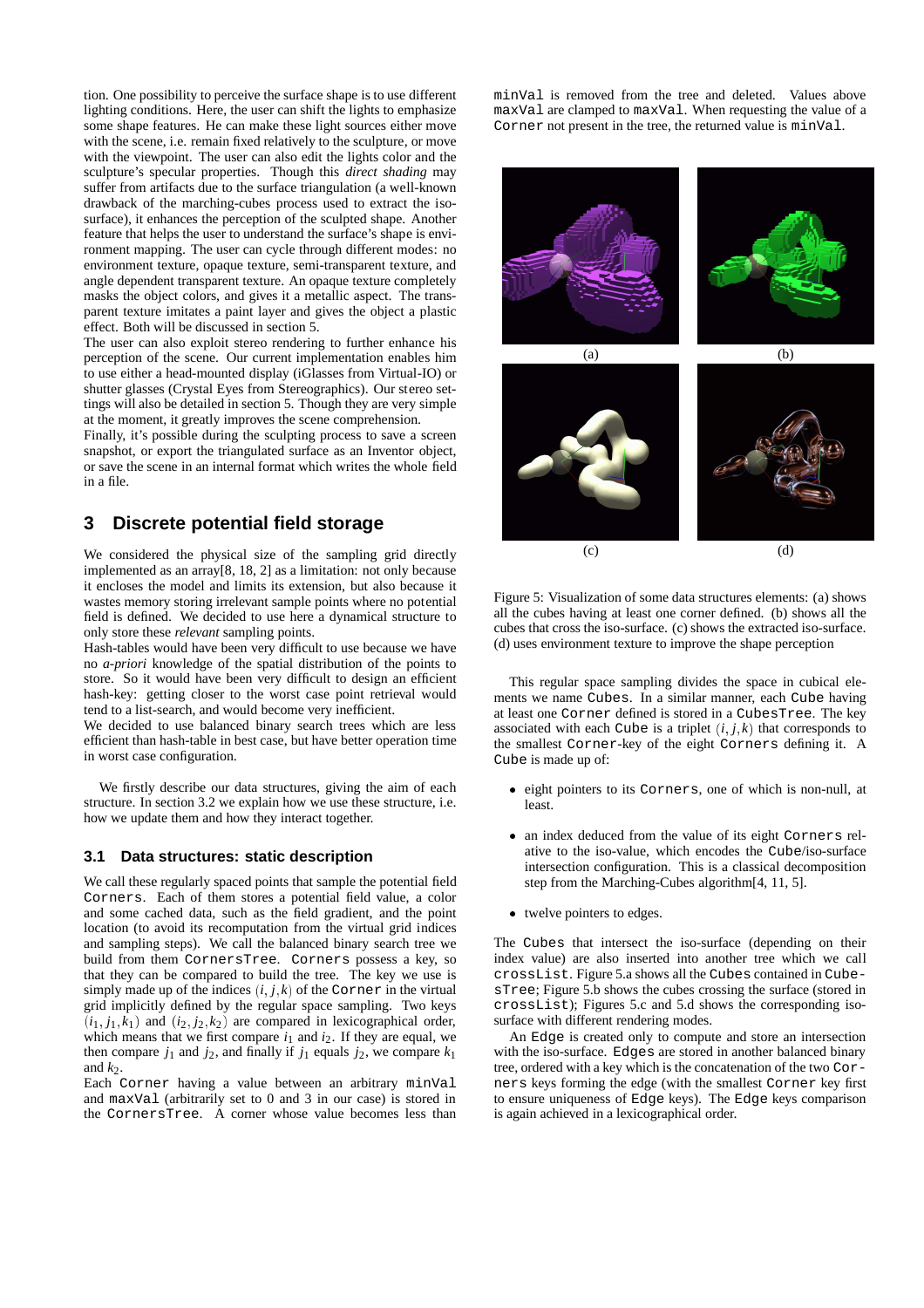#### **3.2 Applying a tool: data structures update**

When a tool is applied, we have to flush its modification in the CornersTree. To this end, we first compute the axis-aligned (grid-aligned) bounding box surrounding the local tool bounding box. Then, we have to walk through this box by:

- 1. transforming from world to local (tool) coordinate only the two extremum points of the box (*Pmin* and *Pmax*) and the three displacement vectors (that move from one Corner to the next in each axis direction).
- 2. starting from the *Pmin* point, we can reach the next point simply by adding its displacement vector to its current location, and similarly adding its counterpart displacement vector to its counterpart location in local (tool) frame coordinate (see Figure 6). Note that any scaling can be applied to the tool by applying the inverse scaling to the local location we just obtained.



Figure 6: Parallel bounding box walkthrough is conducted both in world and local (tool) coordinates. Only the two points *Pmin* and *Pmax*, and the three axis-aligned displacement vectors are transformed from world to local coordinates.

For each Corner examined during this walkthrough, we distinguish three cases (see Figure 7.a):

- 1. the Corner is in the world bounding box, but outside of the local bounding box. It can be very quickly rejected, since the bounding box containment is a very rapid test in the local frame coordinate. We call these Corners the **visited** Corners. They appear light grey in Figure 7.
- 2. the Corner is inside the local bounding box, but outside the tool's influence (i.e. the tool's potential field has a null contribution at this point). To identify this case, we must compute the tool's potential value for that point; we call them the **computed** Corners (meaning that we computed the tool's potential field, but finally the Corner wasn't modified). They appear in grey on Figure 7.
- 3. the last category concerns the Corners whose value was effectively modified. We call them the **dirtied** Corners because they have to be updated (cleaned). They appear in dark grey on Figure 7.

All these **dirtied** Corners are inserted into a temporary tree called modified.

Each time a redisplay is needed, we successively extract (pop) every Corner from the modified tree. For each Corner, we



Figure 7: Applying the tool. (a) represents in 2*D* the virtual grid. Light-grey points represent the Corners **visited**. Grey points represents the Corners **computed**. Dark-grey points represent the corners **dirtied**. (b) shows the axis-aligned (blue) and oriented (yellow) tool bounding boxes. The cubes displayed are the Cubes which possess at least one Corner that has non-null contribution from the tool.

then have to update the eight Cubes that share it. To avoid multiple Cube examinations, we used either a timestamp-mechanism or another temporary tree to store only once each *dirtied* Cube.

To examine a Cube we compute the index (i.e. a bitmask deduced from the Corners value relative to iso). If the Cube doesn't cross the iso-surface, we're finished with it. If it crosses the iso-surface, its index corresponds to a surface crossing configuration in a precomputed table (classical part of the Marching Cubes process[4, 11, 5]). This configuration tells us which Edges of the Cube are intersected. The corresponding Edges are then updated.

When an Edge is updated (or created), the field gradients of its two extremity Corners are first (re-)computed (with a central difference scheme in our current implementation). Then, the intersection point is obtained by linearly interpolating each Corner attribute (such as the location, gradient and color) weighted by the corresponding potential field value stored. The interpolated gradient serves as surface normal (and is consequently sent to the graphic hardware).

#### **3.3 Undo/redo handling**

One key feature to encourage creative explorations is to allow multiple successive tries: the user can experiment whatever he desires without any consequence because he can always return to an earlier configuration.

We achieve the undo/redo process via temporary *undo-files*: each time a tool is applied, we dump all the modified Corners into a new *undo-file*.

In our current implementation, dumping a Corner corresponds to:

- 1. writing its indices in the virtual grid (i.e. the triplet  $(i, j, k)$ ) relative to an arbitrary origin, and an arbitrary step size, arbitrary meaning here semantically empty, as it has no physical meaning/size/dimension).
- 2. writing its previous value and attributes (color only in our case, the other attributes such as the location and gradient are simply caches, and can be computed).
- 3. writing its new value and color after modification.

We arbitrarily limited the number of undo-files to 200. When more than 200 modifications are conducted, we cycle through the existing undo-files (restarting from the beginning). As the filesystems'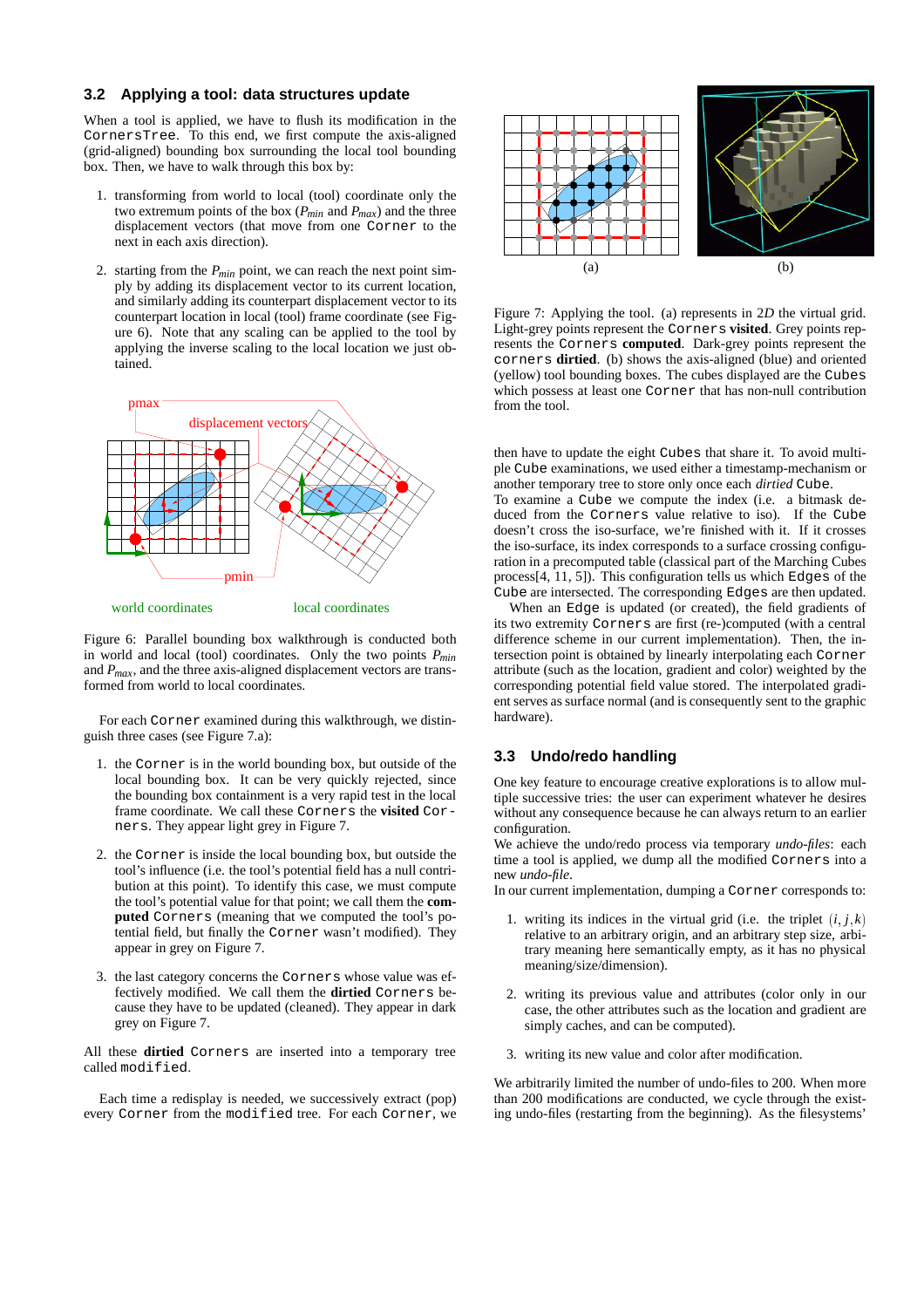caching are sufficiently efficient to achieve these dumps at interactive rates (both under IRIX6 and WindowsNT4), the real limitation to this undo/redo process is only disk space.

# **4 Sculpting tools**

A tool is defined by:

- a **potential field**, that defines what we called the *tool contribution* in space. The tool bounding box is in fact the bounding box of this field. This potential field also indirectly (implicitly!) defines the tool's shape, which corresponds to an isovalue of the field.
- an **action**, that defines the way the tool's potential field is combined with the (possibly) existant object's potential field.

We will in the next section explain what are the possible shapes/potential fields for our tools, focusing also on a particular kind of tool we firstly used. In the next section, we go through the possible tool's actions. We describe how we implemented the classical tool (i.e. the actions already proposed in the previous approaches[8, 18, 2]). Then, we present our method to achieve local deformations that make prints on an existing object.

#### **4.1 Tool shape**

#### **4.1.1 Ellipsoidal tools**

During our implementation process, we first developed ellipsoidal tools. We simply used either a classical *Wyvill*[19] potential function or a box-shaped function to generate an isotropic (spherical) continuous field around the tool center (see Figure 8). A general ellipsoid is obtained by scaling the tool along its three axes. In



Figure 8: Continous field functions used for the ellipsoidal tool

this particular case, the shape displayed to represent the tool in the workspace is the limit of the influence region.

#### **4.1.2 Freeform tools**

We also used the freeform shapes generated inside our application as generalized tools. To achieve this, we duplicate the trees storing the corresponding discrete potential field. The surface displayed corresponds to the iso-surface, which is the same as the one visualized during its design process. The tool can also be scaled along the three axes of its local frame coordinate.

Since applying the tool requires the evaluation of its potential field between its samples' location, we *reconstruct* a continuous potential field by tri-linear interpolation inside the Cube the point falls into: as the Cube stores pointers to its Corners, we save time to retrieve their value (as we avoid the whole CornersTree search for each of the eight values).

#### **4.2 Classical tool actions**

The classical tool's actions are, similar to the concepts presented in [8, 2]:

- deposit material, which means that we **add** the tool's contribution to the (possibly) existing sample point (a Corner, for instance).
- remove material, either smoothly (which means that we substract the tool's contribution to the Corners) or not (which means that we delete all the Corners where the tool has a non-null contribution).
- paint material, again either smoothly or not, depending on if we take into account the respective field value of the Corner being examined to the tool's contribution, or not.
- smooth the shape being modeled, which is indirectly conducted via the local field smoothing. This corresponds to a low-pass filtering operation.

Our implementation of these various tool's actions is very similar to the previously proposed ones[8, 2].

#### **4.3 Local deformation tool: use the tool as a stamp**

Our aim here is to produce a visually convincing deformation while avoiding the computation cost and stability problems of a physical simulation of the material displacements. Our method is inspired from an approach developed for classical (continuous) implicit surfaces[13]. It consist in applying a negative field to compress the object in the area where another object penetrates, while creating a bulges to imitate material displacement around this area. The images in Figure 9 were obtained with our implementation of this method inside the iMAGIS-team implicit modeler: *Fabule*[15].



#### Figure 9:

Though we keep the same underlying ideas:

- 1. direct use of a bulging potential field to achieve *geometric deformations* without any physical simulation.
- 2. use the composite of the potential field of the colliding object (the tool in our case) and an *ad-hoc* deformation function to produce the bulging potential field.

we use a slightly different deformation function, and our use of discrete potential field allows us to obtain plastic deformations which were impossible with the original approach.

Concerning the first point, our deformation function comes from simple intuitions: inside the tool, we should remove some material; outside the tool, we should add some material in order to imitate the real material displacement that occurs when a real tool collides with a block of clay. As this inside/outside knowledge is already encoded in the potential field (value greater than iso meaning inside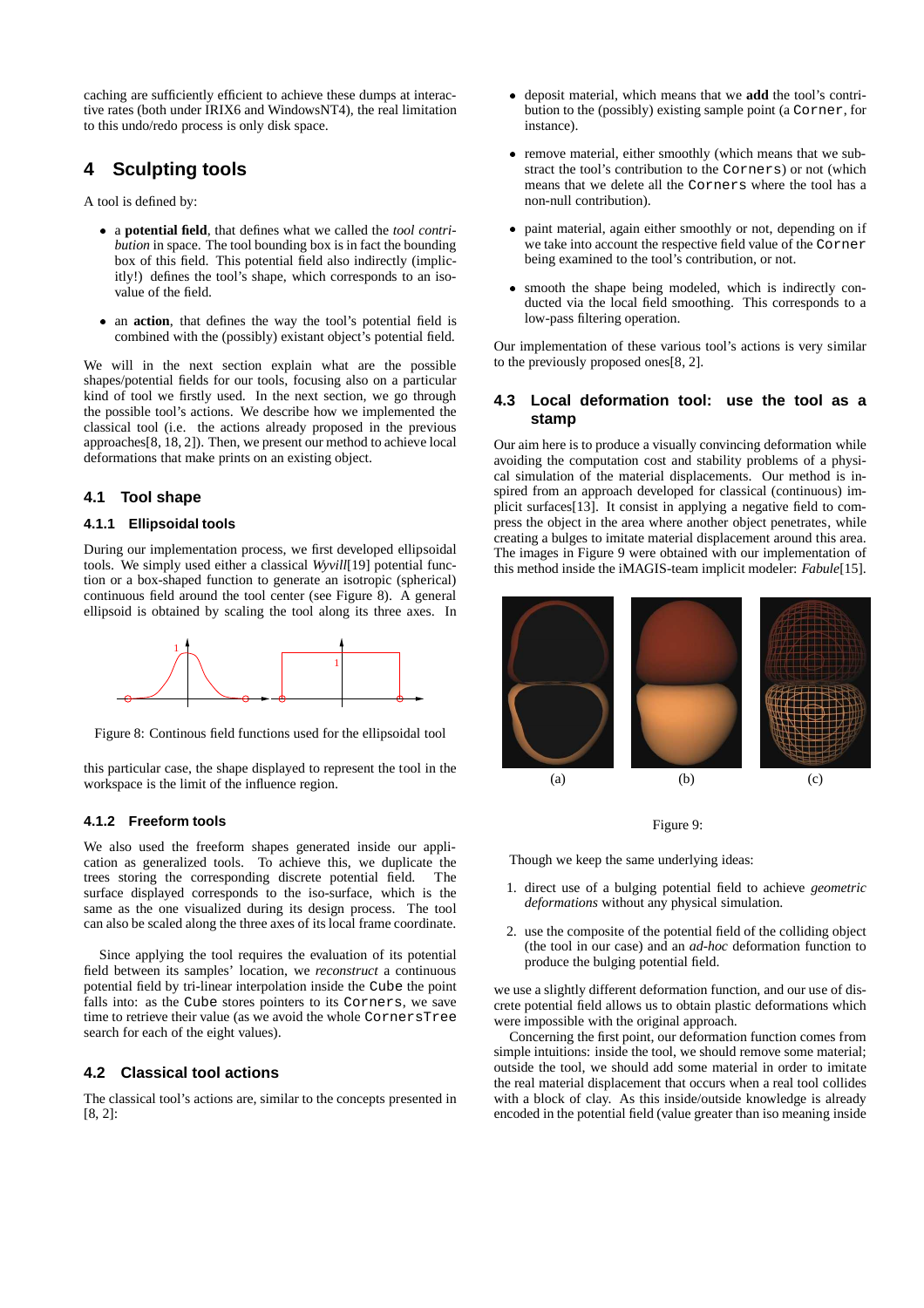

Figure 10: Deformation function principle. On the left, we see the tool potential generated by a spherical tool: this potential varies with the distance from the center of the tool. On the right, we see how the deformation function is mapped onto the tool's potential. Composing the two function relates the deformation function to the distance from the center of the tool.

in our case; the lower the potential value, the farther away from the iso-surface), we use the potential field of the tool as input parameter for our deformation function (see Figure 10).

The deformation function parameterization we are currently using appears in Figure 11 (see Figure 12 to identify parameters):



Figure 11: Equation of our deformation function



Figure 12: Tunable parameters of the deformation function

We then set parameter *s* to our iso-value, and control that the sum  $s + m + r$  doesn't bypass *maxVal* – *minVal*, otherwise the domain of definition of the deformation function becomes greater than the potential value variation: the deformation function would be truncated.

To sum up, we evaluate the contribution of a tool at a point *P* by first computing the value  $v_{tool}(P)$  of the tool's potential field at *P*. The final tool's contribution is the composite of  $v_{tool}$  and  $def$ :

$$
v_{deformPool} = def(v_{tool}(P))
$$

Some results can be seen in Figures 3 and 4.

## **5 Visual feedback**

With this test platform, we realized how crucial the visual quality is for the user's comfort, but also for the tool's position perception, and for the object's shape estimation.

One advantage of the *Infinite Reality* graphics card we use is its ability to antialias OpenGL primitives at *no cost* thanks to its hardware support of the multisample extension (see Figure 13). We also tried some stereo rendering using some *Stereographics*



Figure 13: We see a close-up of a snapshot from our system. (a) without the multisample extension and (b) with.

shutter-glasses (*Crystal Eyes* model), and a *virtual-IO* HMD using interlaced rendering (*i-Glasses* model). Both are still in an early stage of development since we do not correctly handle the convergence/zero-parallax problem, and we do not track the head position. Even in this simple configuration, this proved very helpful for the tool placement in space.

Another feature which greatly enhances the shape perception is the use of environment textures that are *sphere-mapped* onto the object. We were first guided in that direction by some methods using textures to simulate high quality highlights. This reveals particularly useful if the surface had degenerated triangles(see Figure 14), which is a typical drawback of the Marching Cubes algorithm. We used classical sphere-mapping with adjustable



Figure 14: Sample shading artifacts due to the object triangulation, and a proposed solution based on textures to render high quality highlights of infinitely distant light sources (image from [12], pp.273)

transparency to be able to see the surface color under the texture layer. We also implemented simplified *ClearCoat*<sup>1</sup> like effect,

<sup>1</sup>information concerning SGI's *ClearCoat* product may be found at http://www.sgi.com/software/clearcoat/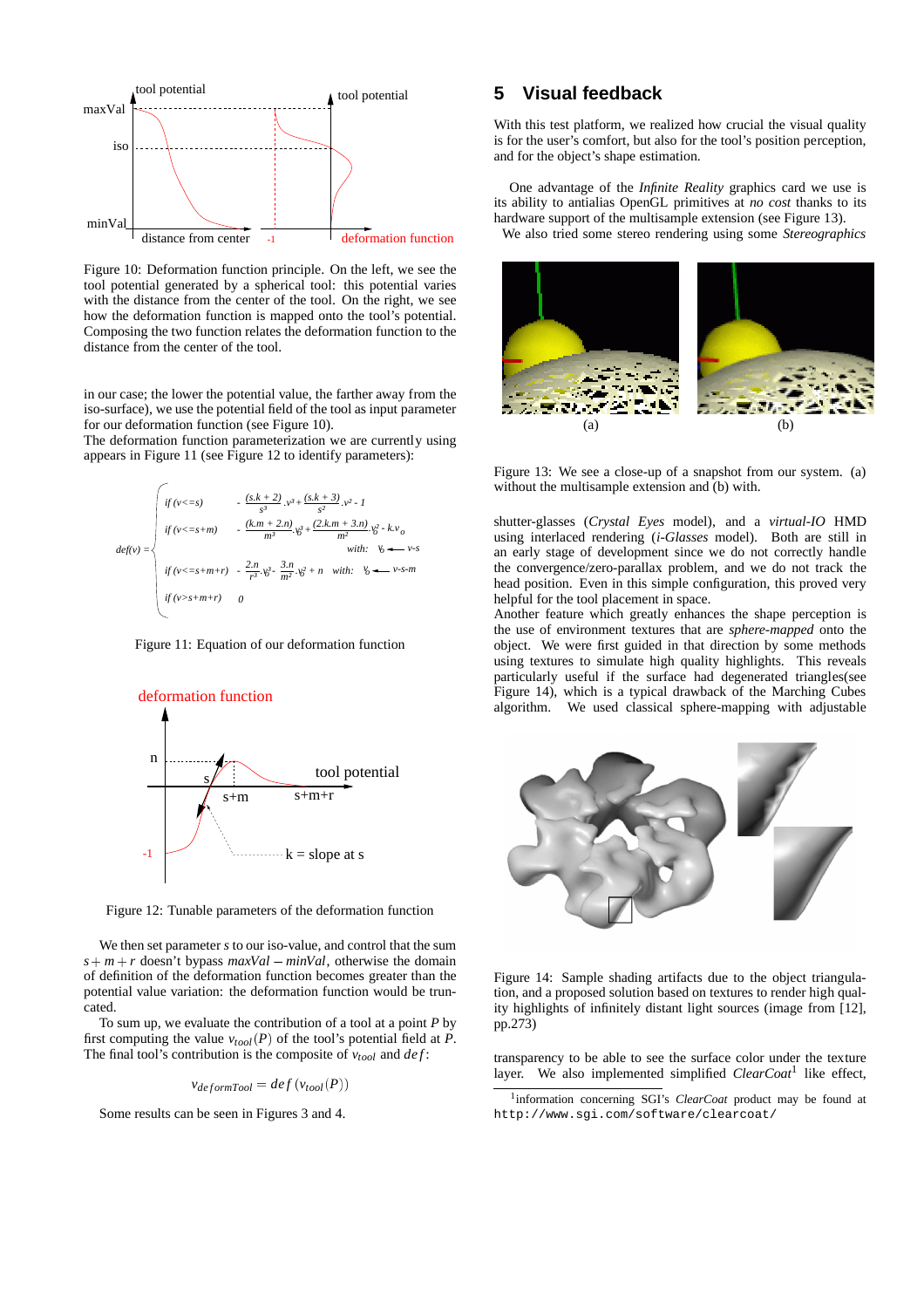i.e. simulating a paint layer, using a texture transparency varying accordingly to the incidence angle between the viewer and the surface.

## **6 Performances and Results**

We obtain interactive response times without the need of any dedicated/specific volume rendering hardware. At the expense of reduced performance and visual quality (no *multisampling* antialiasing, and slower frame rates), our application also runs on a standard PC using OpenGL under WindowsNT.

Galyean<sup>[8]</sup> used grids from  $30<sup>3</sup>$  up to  $60<sup>3</sup>$ , while Avila<sup>[2]</sup> reports the use of grids up to  $256<sup>3</sup>$ . Pfister[14] uses special purpose hardware based on his *Cube-4* ASIC to render a 256<sup>3</sup> volume with ray-casting up to 30 frames per second. Here the user is free to resize the workspace's box at any moment, and extend his model wherever he wants, providing *virtually unlimited* grid size. Since the field sampling is regular, two kinds of limitation appear in the current implementation:

- small tool: the sampling points become too distant relatively to the tool size. The tool isn't correctly sampled, and artifacts due to noise appear.
- large tool: the tool covers so many sample points that their update is no longer possible at interactive rates.

We report in the following table some statistics concerning three differently sized *toothPaste* tools adding some material to the object represented in Figure 2. This object corresponds to 15,573 values stored and cornersTree, cubesTree and edgesTree of respective depth of 14, 16 and 13. The iso-surface displayed has 4; 200 vertices and 8; 392 triangles. The application runs on an SGI *Onyx2/IR* with 1Gb RAM and a 195MHz R10k processor. For each tool size, we report an average frame rate (wall-clock time) and some results concerning the number of corners and cubes covered in a *best* and *worst* case, depending of the tool's local bounding box orientation.

| frames/s | #corners | #corners | #corners | #cubes  |
|----------|----------|----------|----------|---------|
|          | visited  | computed | dirtied  | treated |
| 19-23    | 216      | 125      | 93       | 184     |
| small    | 1331     | 203      | 110      | 209     |
| $7 - 8$  | 1452     | 887      | 501      | 751     |
| medium   | 4352     | 975      | 508      | 771     |
| $3-4$    | 2744     | 2197     | 1021     | 1424    |
| large    | 8316     | 1919     | 1003     | 1407    |

This shows that as we are able to rapidly reject the corners lying outside of the local tool's bounding box, the tool orientation isn't affecting the field update performance.

## **7 Future work**

There are still some improvements to conduct concerning the visual quality, such as enhancing the stereo display, or adding some visual cues such as shadows (either with textures, or volumes) or depth of field.

Another key feature that will definitely improve the immersion of the application into reality is force feedback: a first idea was proposed by Avila[2, 1].

An important limitation in our current implementation is the fixed spatial sampling resolution of potential fields. At the moment, we are planning to use octrees instead of binary search trees to store field values, but a multigrid approach also looks promising.



Figure 15: Sample sculpture produced with one finger-shaped tool we built during a previous session. This was produced in less than ten minutes, during a debugging stage.



Figure 16: A clown character. He was entirely built using the ellipsoidal tool on an SGI O2 workstation. This was achieved in around one hour and a half including lots of trial and errors.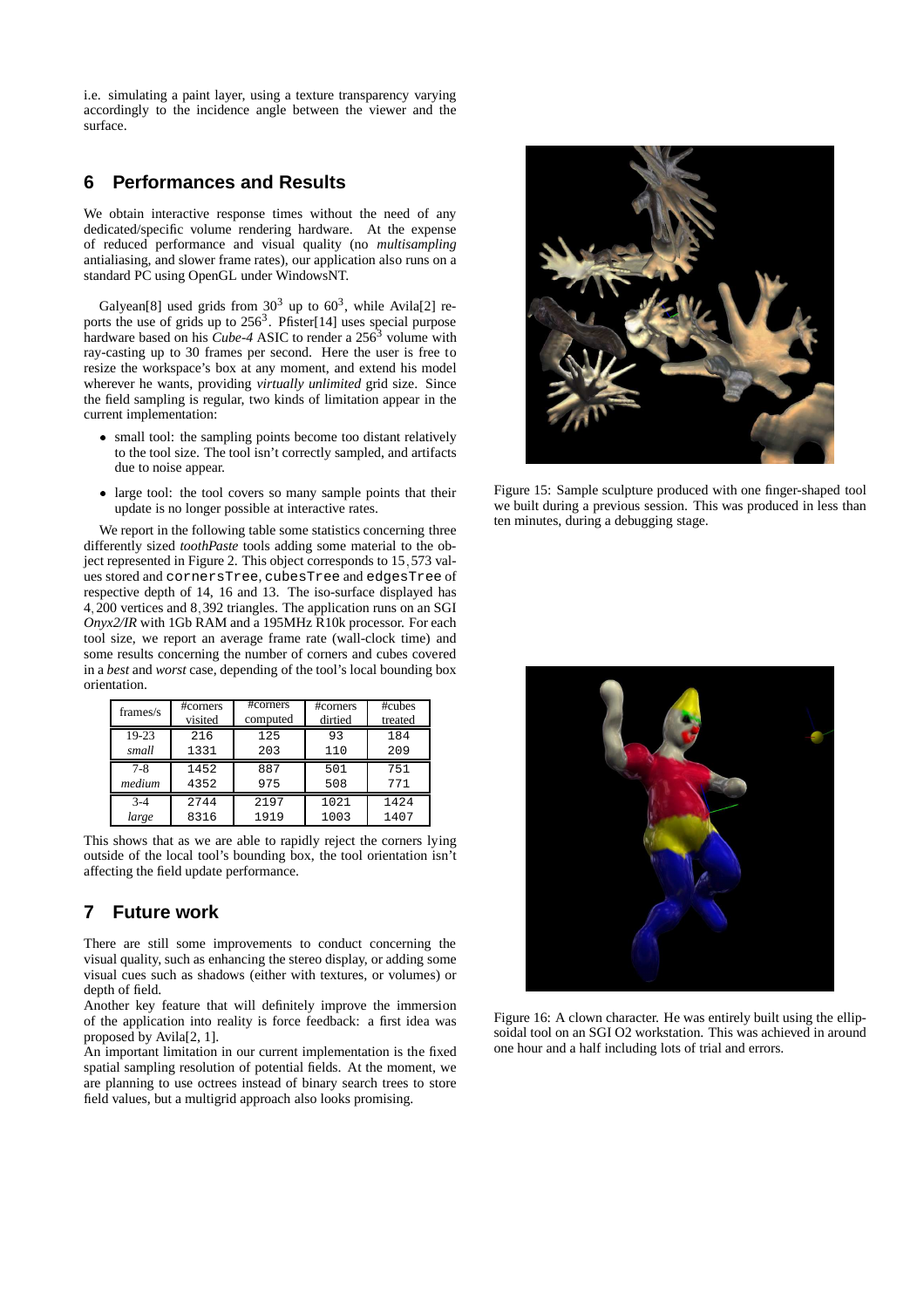

Figure 17: The same clown at an earlier stage



Figure 18: Design of a new tool using the ellipsoidal tool



Figure 19: A more complicated shape modeled in less than a quarter of hour using the previously designed tool at different scales.

## **Acknowledgments**

This work is supported by Renault and CNRS. We would like to thank Andras Kemeny for making the whole project possible. Many thanks to Frédo Durand for valuable discussions and intuitions concerning the one-pass rendering of angular dependent environment textures. We would also like to thank the many people who contributed to develop GLUT, and Paul Rademacher for providing GLUI<sup>2</sup>. Both are really helpful to develop cross-platform OpenGLbased application.

We would also like to thank the reviewers for their help in making this article looking more *english-english* than *french-english*, and for their valuable remarks.

## **References**

- [1] R.S. Avila. Volume haptics. *Computer Graphics*, pages 103– 123, July 1998. SIGGRAPH'98 Course Notes #01.
- [2] R.S. Avila and L.M. Sobierajski. A haptic interaction method for volume visualization. *Computer Graphics*, pages 197– 204, October 1996. Proceedings of Visualization'96.
- [3] J.-R. Bill and S.K. Lodha. Sculpting polygonal models using virtual tools. In *Graphics Interface'95*, pages 272–278, Quebec, Canada, May 1995.
- [4] J. Bloomenthal. Polygonization of implicit surfaces. *Xerox Technical Report CSL-87-2*, pages 1–19, May 1987.
- [5] J. Bloomenthal. Polygonization of implicit surfaces. *Computer Aided Geometric Design*, 5:341–355, 1988.
- [6] Y.-H. Chai, G.R. Luecke, and J.C. Edwards. Virtual clay modeling using the isu exoskeleton. *Proceedings of VRAIS'98*, March 1998.
- [7] D.R. Forsey and R.H. Bartels. HierarchicalB-spline refinement. *Computer Graphics*, 22(4):205–212, August 1988. Proceedings of SIGGRAPH'88 (Atlanta).

<sup>2</sup>The GLUI User Interface to GLUT can be downloaded from http://www.cs.unc.edu/˜rademach/glui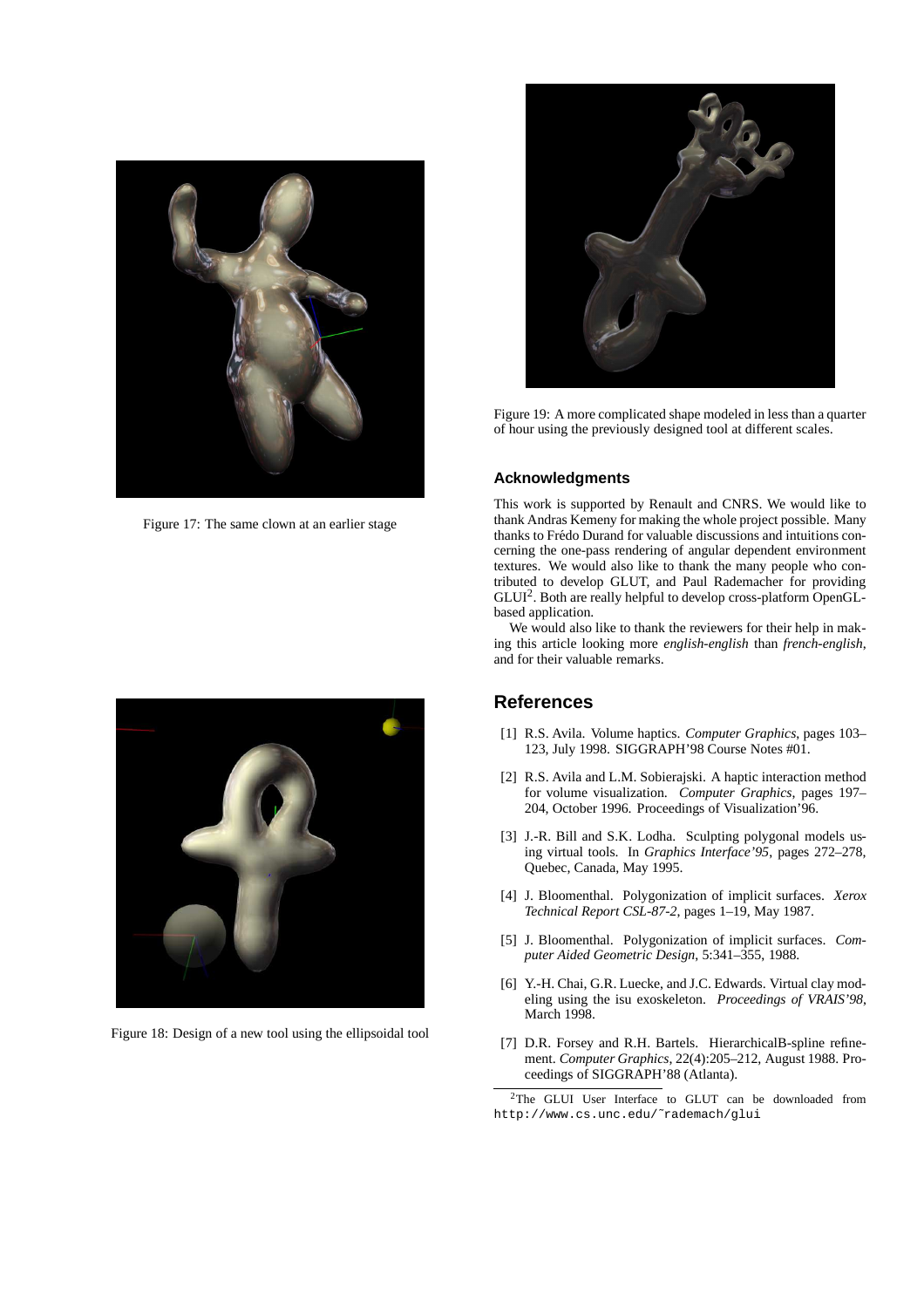- [8] T.A. Galyean and J.F. Hughes. Sculpting: An interactive volumetric modeling technique. *Computer Graphics*, 25(4):267– 274, July 1991. Proceedings of SIGGRAPH'91 (Las Vegas, Nevada, July 1991).
- [9] W.H. Hsu, J.F. Hughes, and H. Kaufman. Direct manipulation of free-form deformations. *Computer Graphics*, 26(2):177– 184, July 1992. Proceedings of SIGGRAPH'92 (Chicago).
- [10] T. Igarashi, S. Matsuoka, and H. Tanaka. A sketching interface for 3d freeform design. *Computer Graphics*, pages 409–416, August 1999. Proceedings of SIGGRAPH'99 (Los Angeles).
- [11] W.E. Lorensen and H.E. Cline. Marching cubes: a high resolution 3d surface construction algorithm. *Computer Graphics*, pages 163–169, July 1987. Proceedings of SIGGRAPH'87 (Anaheim).
- [12] T. McReynolds, D. Blythe, B. Grantham, and S. Nelson. Advanced graphics programming techniques using opengl. *Computer Graphics*, July 1998. SIGGRAPH'98 Course Notes #17.
- [13] A. Opalach and M.-P. Cani-Gascuel. Local deformation for animation of implicit surfaces. *Proceedings of SCCG'97 (Bratislava, Slovakia)*, June 1997. can be found at http://www-imagis.imag.fr/.
- [14] H.P. Pfister and A. Kaufman. Cube-4 a scalable architecture for real-time volume rendering. *Computer Graphics*, pages 47–55, October 1996. Proceedings of Visualization'96 (San Francisco).
- [15] D. Rossin, M.-P. Cani-Gascuel, J.-D. Gascuel, A. Opalach, and M. Desbrun. Plateforme d'expérimentation pour la modélisation par surfaces implicites. September 1997. Proceedings of Modeleurs Géométriques'97 (Grenoble).
- [16] J.-A. Thingvold and E. Cohen. Physical modeling withBsplines surfaces for interactive design and animation. *Computer Graphics*, 24(4):129–137, August 1990. Proceedings of SIGGRAPH'90 (Dallas).
- [17] T.I. Vassilev. Interactive sculpting with deformable nonuniform b-splines. *Computer Graphics Forum*, 16(4):191–199, 1997.
- [18] S.W. Wang and A.E. Kaufman. Volume sculpting. *Computer Graphics*, pages 151–156, 1995. Proceedings, Symposium on Interactive 3D graphics.
- [19] B. Wyvill, C. McPheeters, and G. Wyvill. Animating soft objects. *Visual Computer*, 4(2):235–242, August 1986.
- [20] R.C. Zeleznik, K.P. Herndon, and J.F. Hughes. Sketch: An interface for sketching 3d scenes. *Computer Graphics*, pages 163–170, August 1996. Proceedings of SIGGRAPH'96 (New Orleans).